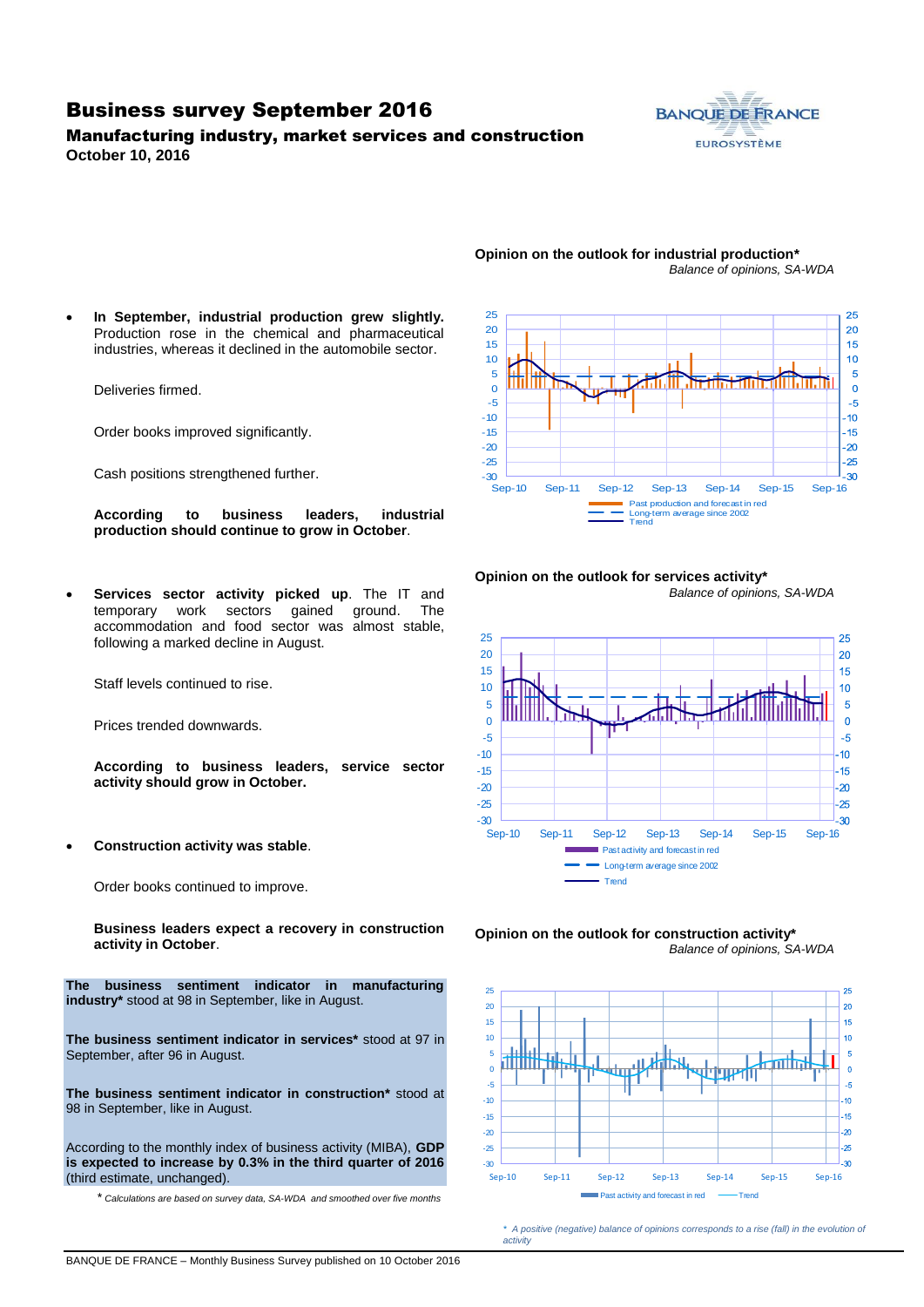| manurautunny muusti y         |                |        |                |                |                |        |                |                |             |        |                |          |
|-------------------------------|----------------|--------|----------------|----------------|----------------|--------|----------------|----------------|-------------|--------|----------------|----------|
|                               | <b>Nov-15</b>  | Dec-15 | $Jan-16$       | Feb-16         | Mar-16         | Apr-16 | May-16         | $Jun-16$       | Jul-16      | Aug-16 | Sep-16         | Oct-16   |
| Change                        |                |        |                |                |                |        |                |                |             |        |                | Forecast |
| Production                    | 4              | 6      | 9              | 2              | 4              | 3      | 4              | 1              | 7           | 4      | $\mathbf{2}$   | 4        |
| <b>Deliveries</b>             | 3              | 7      | 13             | 1              | 5              | 4      | 3              | 3              | 8           | 1      | 5              |          |
| <b>Total orders</b>           | 5              | 5      | 12             | 2              | $\overline{7}$ | 3      | $\overline{4}$ | 6              | 8           | 6      | $\overline{7}$ |          |
| Staff                         | 1              | 0      | 2              | 0              | 1              | 0      | 1              | 0              | $-1$        | 1      | 3              |          |
| Final goods prices            | $-2$           | $-2$   | $-3$           | $-3$           | $-2$           | $-1$   | $-1$           | $-1$           | $-1$        | $-1$   | 0              |          |
| Commodity prices              | $-2$           | $-2$   | $-4$           | $-4$           | $-3$           | $-1$   | $\mathbf 0$    | 1              | $\mathbf 0$ | 1      | 3              |          |
| Level                         |                |        |                |                |                |        |                |                |             |        |                |          |
| Order books                   | 8              | 8      | $\overline{7}$ | $\overline{7}$ | $\overline{7}$ | 7      | $\overline{7}$ | 8              | 8           | 9      | 12             |          |
| Inventories of finished goods | $\overline{4}$ | 4      | 4              | 4              | 5              | 4      | 3              | $\overline{2}$ | 4           | 5      | 4              |          |
| Capacity utilisation rate     | 77.8           | 78.1   | 78.1           | 78.1           | 78.1           | 77.9   | 78.3           | 77.8           | 77.7        | 78.9   | 77.8           |          |
| Cash positions                | 10             | 10     | 10             | 10             | 9              | 9      | 10             | 14             | 10          | 12     | 16             |          |

## **Manufacturing industry**

## **Services**

|                  | Nov-15 | Dec-15 | Jan-16 | Feb-16 | Mar-16 | Apr-16 | May-16            | Jun-16 | Jul-16 | Aug-16 | Sep-16 | Oct-16   |
|------------------|--------|--------|--------|--------|--------|--------|-------------------|--------|--------|--------|--------|----------|
| <b>Change</b>    |        |        |        |        |        |        |                   |        |        |        |        | Forecast |
| Activity         | 5      | 6      | 12     | 7      | 9      | 4      | 14                | 7      | 5      |        | 8      | 9        |
| Aggregate demand | 5      | 6      | 11     | 6      | 10     | 4      | 14                | 8      | 4      | 5      | 8      |          |
| Prices           | -1     | $-1$   | $-2$   | $-2$   | -1     | $-1$   | $\mathbf 0$       | -1     | -1     | $-2$   | $-3$   |          |
| Staff            | 4      | 3      | 4      | 4      | 6      | 4      | $\overline{7}$    | 5      | 3      | 6      | 7      |          |
| Level            |        |        |        |        |        |        |                   |        |        |        |        |          |
| Cash positions   | 14     | 8      | 13     | 12     | 17     | 12     | $12 \overline{ }$ | 15     | 15     | 9      | 14     |          |

# **Construction**

|                         | Nov-15 | Dec-15 | Jan-16         | Feb-16 | Mar-16 | Apr-16 | May-16 | Jun-16 | Jul-16 | Aug-16 | Sep-16 | Oct-16   |
|-------------------------|--------|--------|----------------|--------|--------|--------|--------|--------|--------|--------|--------|----------|
|                         |        |        |                |        |        |        |        |        |        |        |        |          |
| <b>Change</b>           |        |        |                |        |        |        |        |        |        |        |        | Forecast |
| Activity                | 3      | 5      | 6              | 3      | $-1$   | 4      | 16     | $-4$   | -1     | 6      | 0      | 4        |
| <b>Estimates prices</b> | $-2$   | $-2$   | $-2$           | $-2$   | $-1$   | -1     | 0      | $-1$   | $-1$   | -1     | -1     |          |
| Staff                   | -1     | $-1$   | 0              |        | $-1$   |        | $-1$   | 0      | 0      | 2      | 0      |          |
| Level                   |        |        |                |        |        |        |        |        |        |        |        |          |
| Order books             | 5      | 6      | $\overline{7}$ | 6      | 6      | 8      | 10     | 14     | 12     | 12     | 14     |          |

Notes:

- A positive (negative) balance of opinions corresponds to a rise (fall) in the evolution of activity.
- The last point corresponds to the business leaders' forecasts of future activity.
- The series are revised on a monthly basis. These revisions take into account additional gross data and the evolution of the seasonal and working-day adjustment depending on the latest available data. The business sentiment indicators of the previous months are revised accordingly.